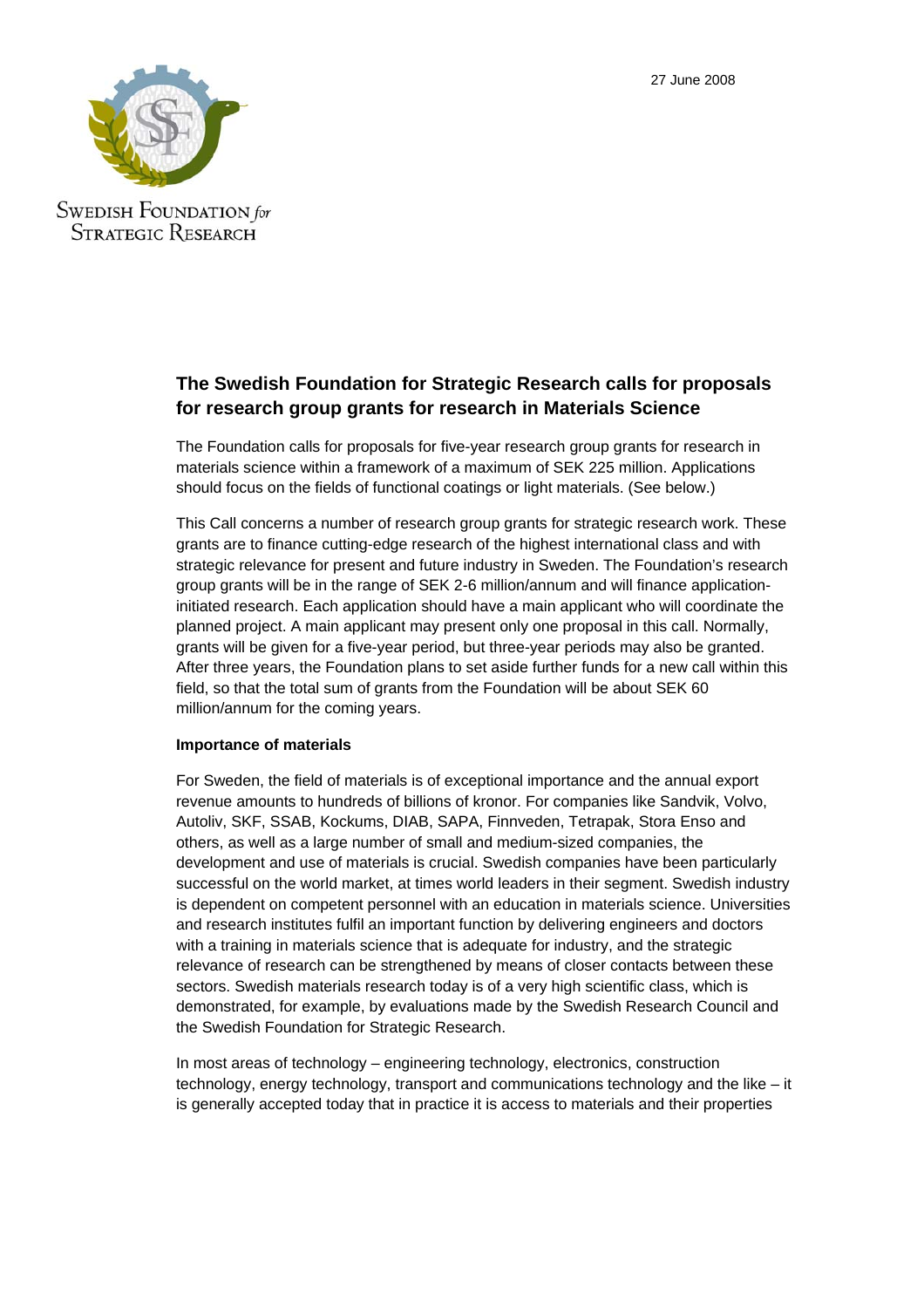that sets the limits for development. Large areas of materials technology stretch over several disciplines. Today's technological developments in general continually make new demands for higher-performance materials, materials with special or extreme properties, materials for complex functional demands and the like. These demands force the pace of development of new production methods and increasingly specialised materials with improved and sometimes completely new properties.

#### **Investments and priorities**

There are many areas of research in the field of materials, but not all are judged to be of equal importance for Sweden's future competitiveness. That is why it is vital that priority is given to research investments in areas that have a good potential for exploitation in Sweden. In all the projects proposed, theory, modelling and experiments should be integrated. The conditions for large-scale production and industrialisation should also be taken into consideration and a clear description of the benefits of eventual applications should be made. Nanotechnology is a natural component in all fields and has not been identified as a special area for investments.

# **Strategic relevance**

The aim of the Swedish Foundation for Strategic Research is to support research in order to strengthen Sweden's future competitiveness. Among research financiers, SSF places itself between the Swedish Research Council (Vetenskapsrådet) and Vinnova, as illustrated in the diagram below. The practical definition of strategic relevance, which will be used when ranking applications, is that the research should have a clear vision for exploitation in Sweden within a time span of 5-15 years after completion of a project. In addition, applications that are assessed as being able to contribute greatly to Sweden's future competitiveness will be given higher priority than those assessed as being able to give less.



Figure 1. Illustration of the areas of priority for Swedish research financiers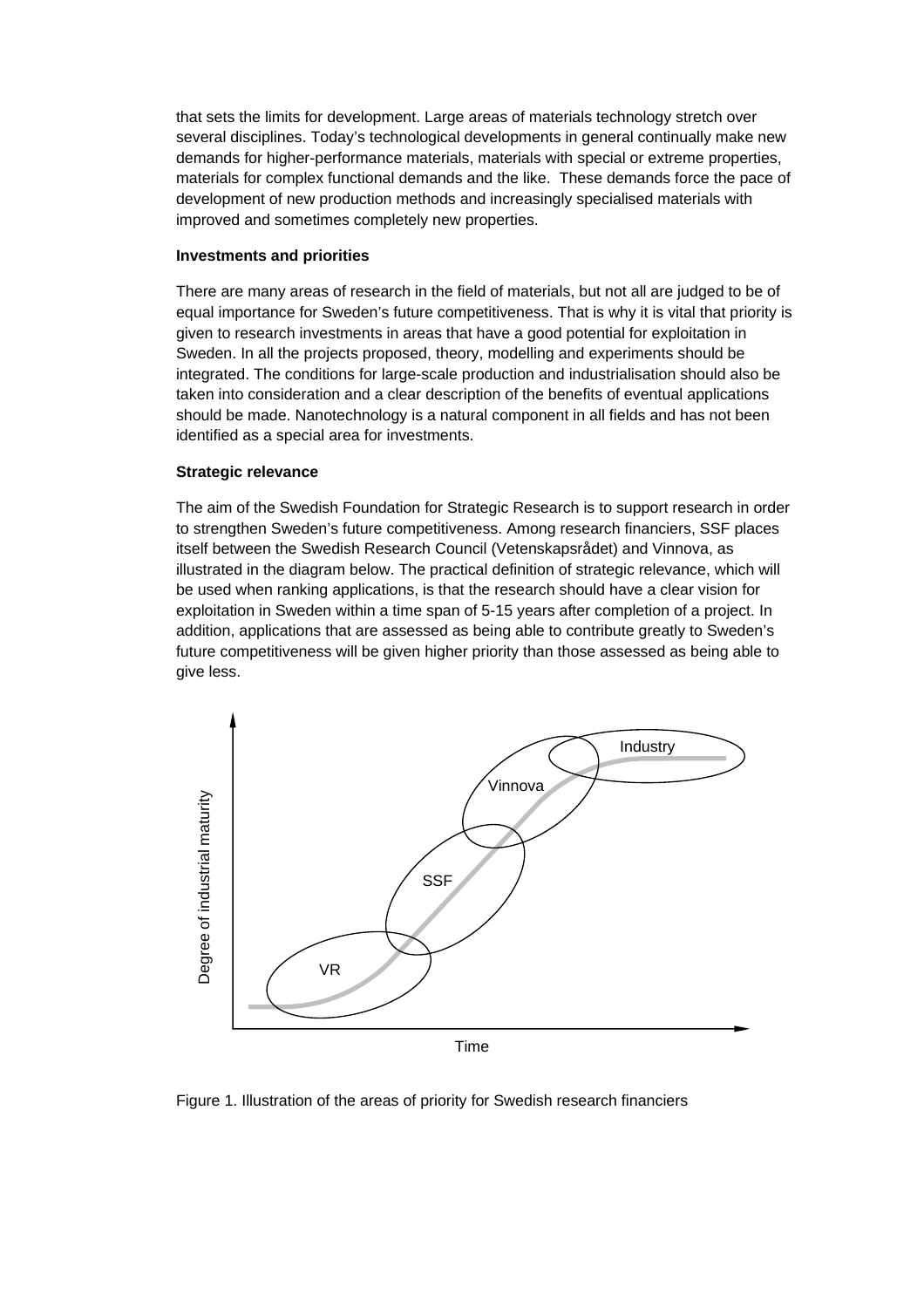# **Areas of technology**

#### **Functional coatings**

The term functional coatings refers to coatings or surfaces made for the purpose of creating surface coatings that provide increased functionality, either through the coatings' inherent properties or through their properties in combination with substrata and their surroundings. The thickness of the coatings can typically vary from a few nanometres to a hundred or so micrometres. The coatings can have a direct function, which means that the properties as coated are those sought after. The coatings can also be designed to be used in an application that exposes them to atomic, topographical or microstructural change. In addition, they may be coatings that affect surrounding environments and/or substrata rather than that the coatings themselves are changed to any significant extent. It is of major importance that the coatings' functionality is studied in their proposed environment of use or in environments that simulate such environments. Examples of production technologies include: wet-chemical methods, CVD, PVD, plasma-spraying, electronic-ray depositing, thermal spraying, nanoimprint methods and reactive ion etching.

Great innovatory steps are often taken when surprising properties are achieved by combining the properties of separate components. It may therefore be worth while investigating whether several properties can be achieved in one and the same surface coating.

The main categories that are open for applications are:

• **Surfaces requiring functionality in demanding environments – durable surfaces** 

Durable coating on tools and moving parts is subjected to extreme stresses at least in parts of the surfaces in use. Here may be included purely tribological applications in which properties such as friction and resistance to wear are in focus. Other applications involve major structural changes in the coating caused by the phase transformations and diffusion phenomena that occur at the high temperatures and pressures in use, in combination with wear and tear. A further example of challenges is the creation of coating material or combinations of alloys of coating material in which properties like hardness are combined with robustness.

New electrical contact material makes it possible to achieve in a better way stable contact resistance with high resistance to corrosion and wear as well as higher thermal stability than that provided by traditional metallic contact material.

• **Surfaces requiring functionality in demanding environments – chemical surroundings** 

Chemically aggressive environments put high demands on the design of suitable coating material. We may include in this category surfaces in contact with oil in gearboxes, which is of importance for the automotive industry, for example. Corrosion-resistant coatings raise the quality of construction material used in a variety of applications.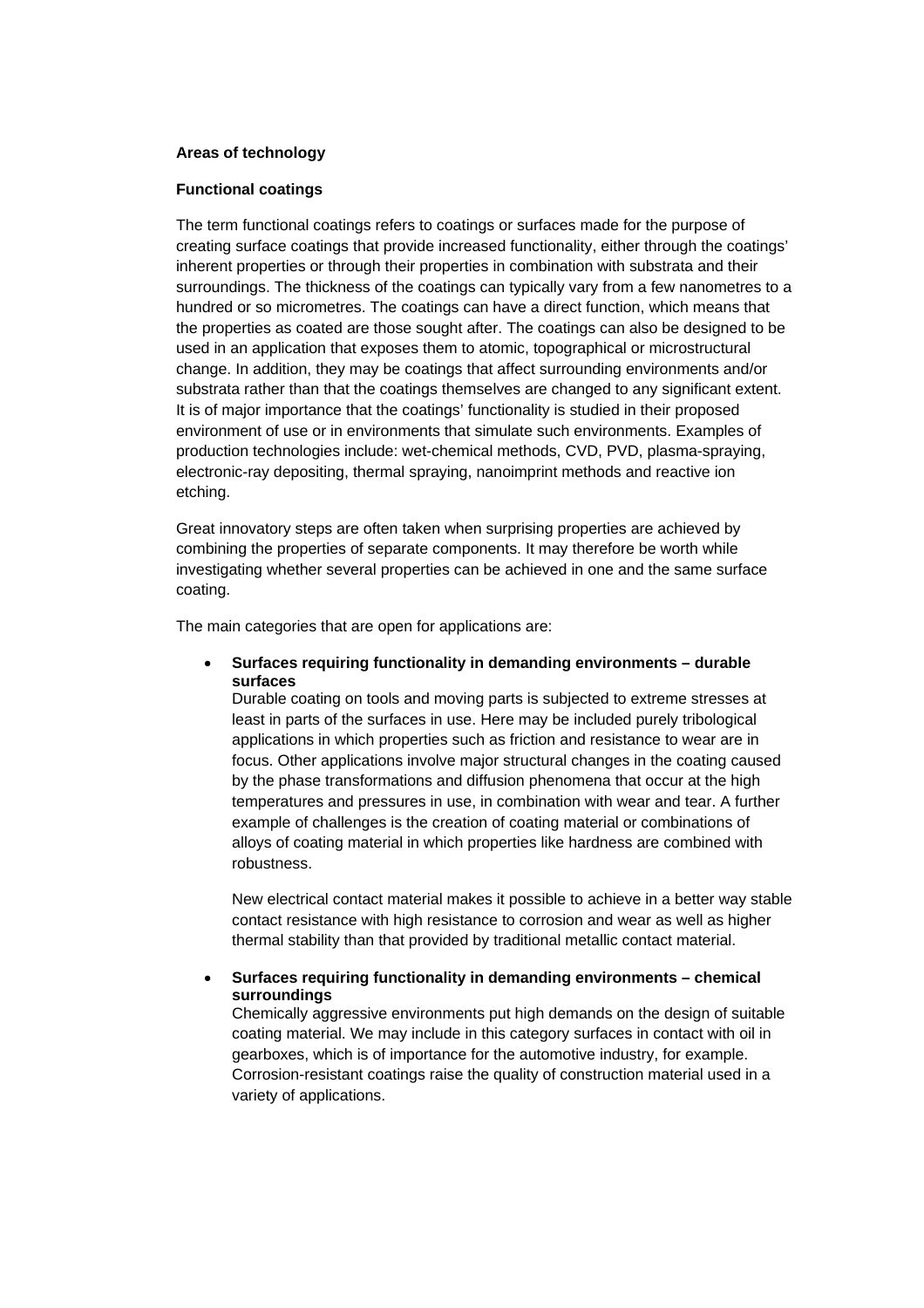The development of future catalytic converters and their active material, and membrane processes in the chemical process industry are examples of applications in which resistance to aggressive chemicals is one of the most important design parameters for a surface.

• **Surfaces requiring functionality in demanding environments – high temperatures** 

Surface coatings that function at high temperatures are yet another category. Steel constructions can be coated with material that protects them from fire. Hightemperature-resistant material is also interesting for the coating of parts of jet engines, furnaces, combustion plants, electric switches and the like. Surfaces with a combination of properties like reduced friction in mechanical parts, surfaces that withstand high temperatures and are stable in chemically aggressive environments, are also important.

• **Surfaces requiring direct functionality – electromagnetic coating** 

Coatings with electromagnetic properties can be produced with the help of various techniques. The magnetic properties of bulk material may be changed by using functional outer coatings that control the size and direction of the magnetic domains. By using laminated layers of material with different physical properties, it is possible to create tailor-made materials with new properties, for example, the surface modification of electroplate in order to improve electrical properties. Other examples of applications using layered magnetic material are the control of magnetic flows and the limitation of electric current in electrical apparatus. A wide range of applications in the fields of mechatronics, sensors, electric power, electronics, safety and the like can be seen here.

New coatings with electromagnetic properties based, for example, on quantummechanical phenomena including construction methods that enable practical use are of interest. These may be used as key components in chemical, biological and medicinal applications, optical sensors and components, new high-tech process companies and the like.

• **Surfaces requiring direct functionality – porous coatings** 

Coatings with well-defined pores have many possible applications. Many new production methods are now being developed to control both the size of the pores and their arrangement in fields embracing free volumes via nanoscales up to macroscales. Examples of porous coatings are cryogels, aerogels and isoporous surfaces for applications in fields such as biotechnology and photonics.

It is possible, by using inorganic, organic, and hybrid sungel techniques, to achieve controlled physical topography, optical effects with physical methods, at the same time as surface functionality can be used to create chemical and/or biochemical functions.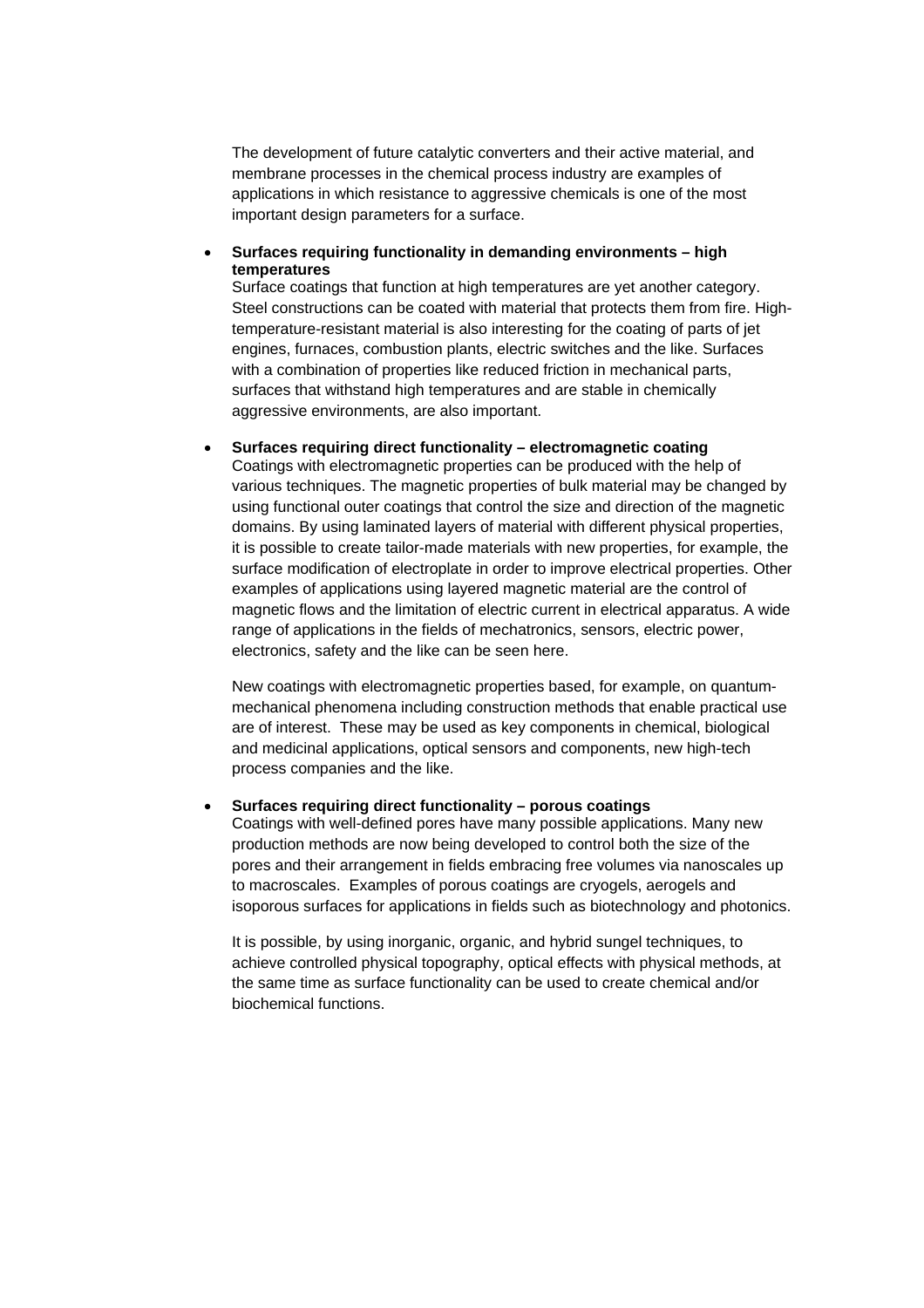# **Light materials**

Products that save weight and space are of central importance today. Both completely new materials and existing materials in new applications are important. Light-weight materials and light constructions contribute, among other things, to a resource-saving society through reduce weight and reduced material and energy consumption, at the same time as environmental stress coupled to emissions is lessened for the whole industrial sector. Health care and the sports sector, for example, may benefit from light constructions as well.

There is a long tradition in Sweden of developing metallic construction materials. We have major material manufacturers of synthetic polymers, but the use of these materials is increasing and new applications are being found all the time. Polymers are often of great importance in complex constructions. Furthermore, all smart textile materials are judged to be a potential niche for Sweden.

Main categories open for applications:

# • **Polymer materials and composites**

It is a major challenge to produce nano-structured composite materials. This is a key to expanding considerably the range of properties, thereby increasing the usefulness of composite materials. One line of development may be towards bioinspired, multi-functional structures in which functional gradients are integrated into the mix of materials with geometric forms and controlled porosity. General areas are: molecular composites, composites with controlled porosity, nano-fibres with great strength in combination with hierarchically organised structures and the improvement of existing materials by using, for example, nano-fibres/particles in the matrix.

The production of new polymer materials, mixtures and foams is of interest. New design criteria, surface finish, compatibility and material characterisation, not least long-term properties, need to be developed in this field.

Production techniques, robust compounding and recycling, including health considerations in production, are other aspects that are central to this field.

#### • **Light-weight constructions**

Innovative solutions based on metallic, light-weight materials, metal foam, composites, polymers and the like are included in this category. Design, design criteria and the optimisation of properties are high-priority development activities. Joining is a key technology. It must be possible to join together new materials, separately or in combination with other materials, in products and practically applicable constructions.

#### • **Textile materials**

Technical textile materials may experience a renaissance with an expanding industry in Sweden. New textile materials can provide new combinations of properties in the shape of dirt repellence, conductivity, temperature control, sound absorption, filtering and so on. New functions can be developed using smart textiles that include, for example, comfort, aesthetics, hygiene and security aspects.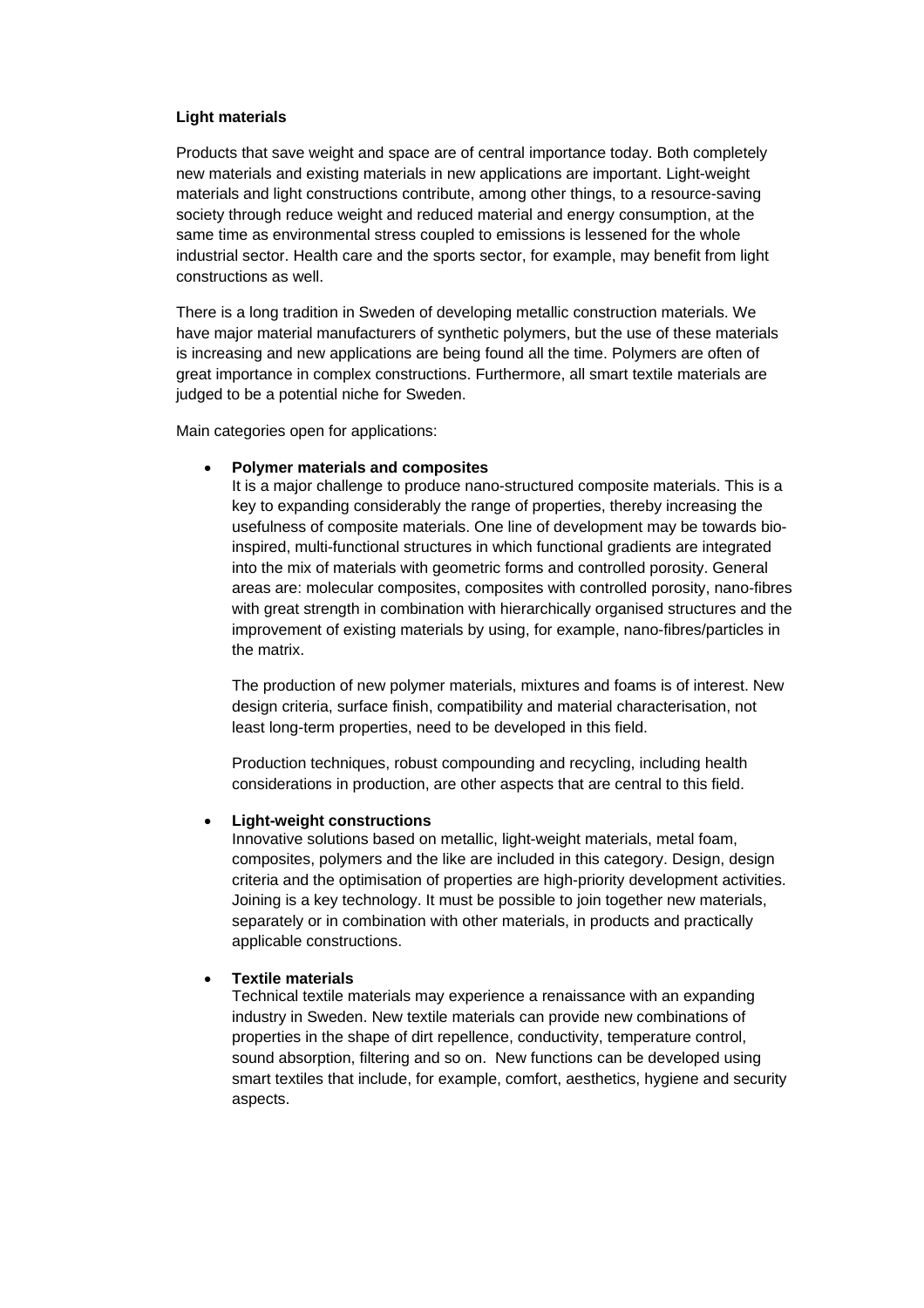# **Applications**

Applications are made in one step with a complete application. Applications should include a detailed description of the research project and a preliminary plan for future exploitation and should present current competence. Applications should contain a clear presentation that focuses on the research project's strategic relevance for industry in Sweden.

Applications are made via the Foundation's application portal at http://apply.stratresearch.se, which is open 1 August – 1 December 2008.

# **Qualifications**

Applications should be made by one main applicant who should be a prominent researcher attached to a university, college or research institute. If the main applicant is working at a research institute, at least one of the co-applicants should be working at a university or college. Prospective project leaders must be prepared to take scientific responsibility for the project throughout the whole grant period. The number of coapplicants must be in reasonable proportion to the sum of money applied for, and a maximum of 50% of the grant may be used for salary for the main applicant and/or the co-applicants, but only to cover up to a maximum of 50% of the salary of each applicant.

# **Evaluation process**

Applications will be reviewed by an evaluation committee. A first selection will be made in which the applications will be reviewed solely with respect to how well they correspond to strategic relevance and whether they follow the lines of the call. The selected applications will then be reviewed in full by a group of international scientific experts with respect to scientific quality. The result of this scientific evaluation and the strategic value of the applications will then be taken into account by the evaluation committee before putting forward a final proposal that the Board of the Foundation will decide upon.

The following priority criteria will be used:

In the first place:

- strategic importance for Sweden
- scientific quality and the competence of the applicant(s)
- assessment of goals, choice of problems and working methods on the basis of the priorities and limitations presented in the call.

#### Further:

- active involvement with industry
- synergetic effects with other related work, with or without support from the Foundation, and
- initiatives towards national and international collaboration between research groups

It is also vital that applications give a clear picture of the resources available and show that the group proposed will be effective.

No formal demands for co-financing are made by the Foundation.